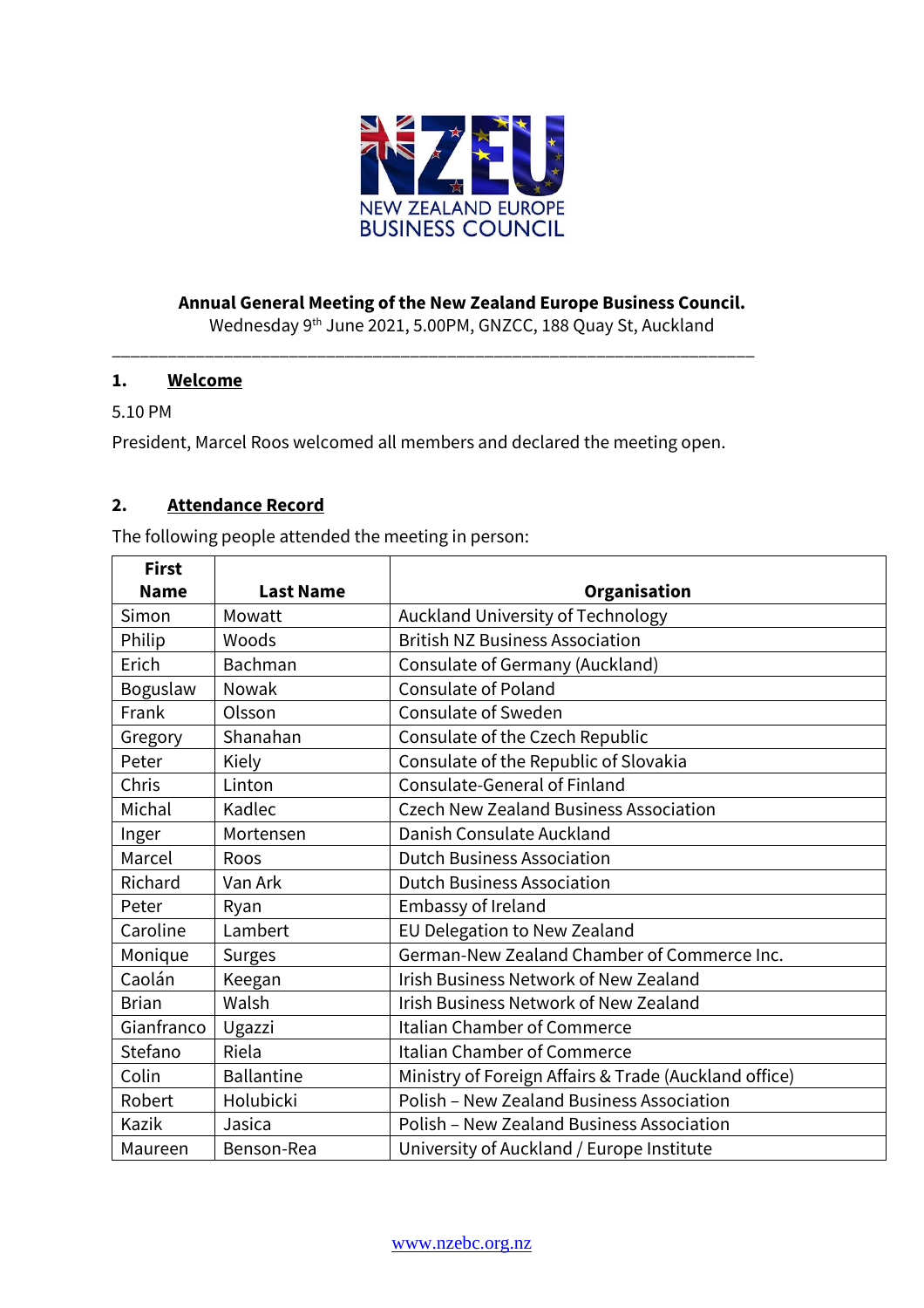The following people attended the meeting via Zoom

| Adrian  | Blaser          | Consulate of Switzerland in Auckland  |
|---------|-----------------|---------------------------------------|
| Sake    | Hitman          | Consulate of the Netherlands          |
| Zoltán  | Szabó           | Trade Counsellor Embassy of Hungary   |
| Patrick | <b>Rottiers</b> | Flanders Investment & Trade, Auckland |

The following members sent in their apologies in advance:

| Dermot      | <b>Ross</b>    | Consul of Latvia                                      |  |
|-------------|----------------|-------------------------------------------------------|--|
| Lindsey     | Jones          | Consulate for Italy, Auckland                         |  |
| Karl        | Hartleb        | Consulate General & Trade Commissioner Austria        |  |
| Niahm       | McMahon        | Consulate General of Ireland                          |  |
| Reinhold    | Goeschl        | Consulate of Austria                                  |  |
| Lisbeth     | Jacobs         | Consulate of Belgium (Auckland)                       |  |
| Zoran       | <b>SALCIC</b>  | Consulate of Bosnia & Herzegovina                     |  |
| <b>Iris</b> | Richter        | Consulate of Iceland                                  |  |
| Leo         | Panzic         | Consulate of the Rep. of Croatia (Auckland)           |  |
| Michael     | Winzap         | <b>Embassy of Switzerland</b>                         |  |
| Christina   | <b>Riisnes</b> | Norwegian Honorary Consul                             |  |
| Martin      | Holland        | University of Canterbury                              |  |
| Thibault    | Beaujot        | French New Zealand Chamber of Commerce                |  |
| Caroline    | <b>Bilkey</b>  | Ministry of Foreign Affairs & Trade (Auckland office) |  |
| Marian      | Ioan           | Consulate of Romania                                  |  |

*Chris Linton and Frank Olsson moved that the apologies be accepted. /CARRIED*

### **3. Minutes of the 2020 AGM**

The minutes of the previous AGM were circulated with the invitation and had been approved by the committee as a true and accurate record.

### **4. Matters arising from the minutes**

There were no matters arising not covered elsewhere on the agenda.

### **5. President's Report**

The following report was delivered to the attendees:

*It was an interesting start of the new term when I became President. Business was still heavily impacted by Covid for some, and borders remained closed for an uncertain amount of time. Although NZ did not record many cases, trading within New Zealand was possible and New Zealand was used in many overseas articles as an example on how the Covid situation was handled.*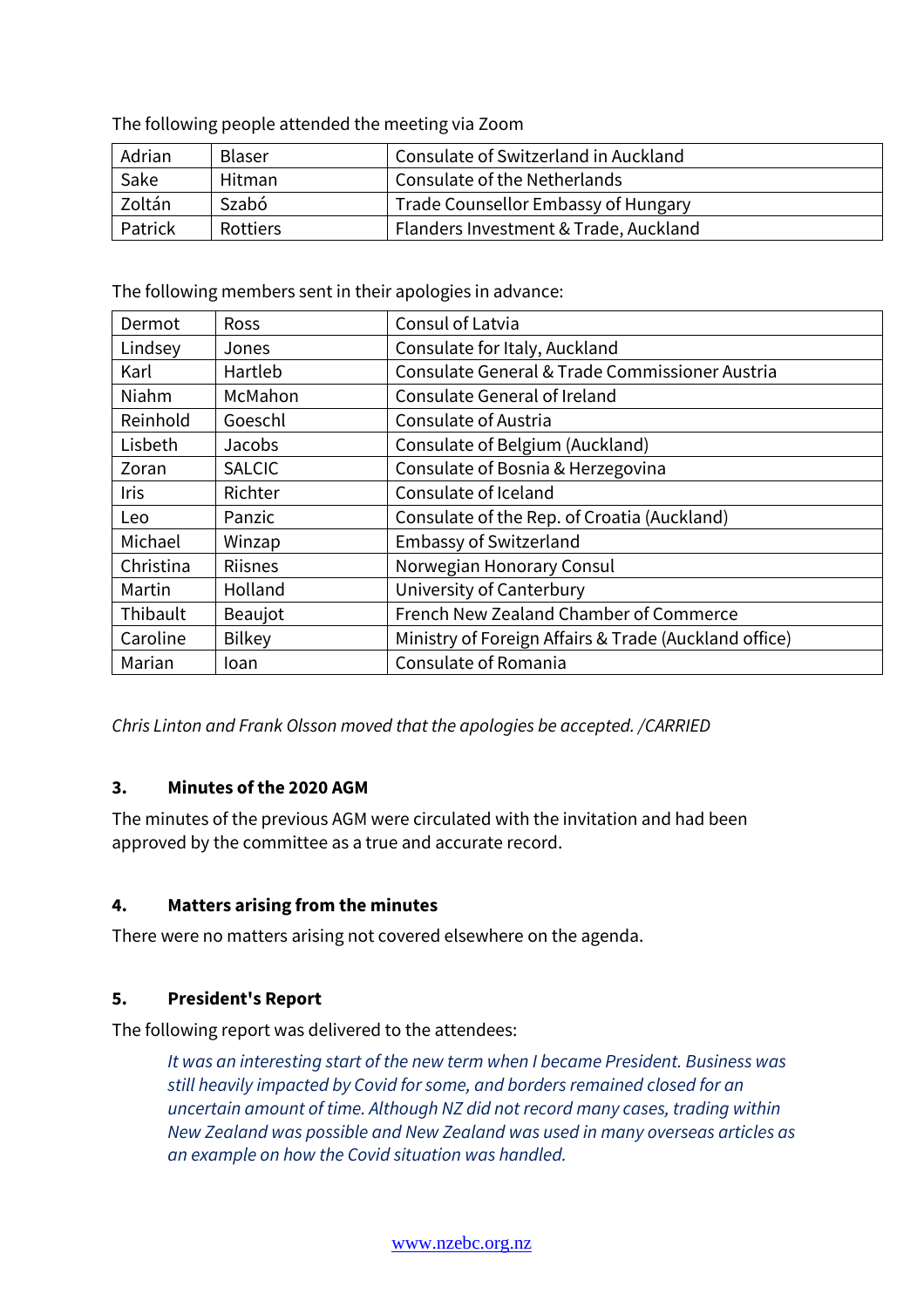*During the past year the NZEBC had three scheduled meetings. In addition, there has been a number of meetings by part of the committee. I have met up with most board members and frequent email exchanges with and between members, including cross-information on upcoming events.*

*In the first quarter of my term, I focused on a new strategy for the NZEBC and explored potential opportunities to raise funds for these. A plan was drafted and thoroughly discussed with the committee. Throughout the year several meetings with MFAT happened to update them on the progress of the application.*

*In the second quarter of my term, most business councils had been stung by canceling or deviating some events, but luckily some were able to proceed with their events, with fantastic attendance. The NZEBC did hold an end of year event however most of the focus for the year was on the grant application process.*

*In March the proposal to MFAT was officially presented and the NZEBC focused on the NZ EU FTA round 10 update.*

*An event hosted by her excellency Nina Obermaier, Ambassador of the European Union was held in Europe House in May2021 and thee NZEBC held an event together with MFAT, giving an update on the NZ/EU FTA with special guest speaker Hon. Damien O'Connor, Minister of Trade.*

### *Finances & Membership*

*Our financial position is strong*

*We believe there is no direct need to increase membership fees, but this may become a topic of discussion during the next term. All work to date done in our organization is pro bono with the treasurer carrying the major load*

#### *EBO*

*I attended last year's EBO conference (online) which was mainly focused around trade figures and the impact of Covid. A second conference was held late 2020. To get a better understanding of the EBO network a special meeting was held in early 2020 with committee members of the NZEBC and chair of the EBO, Jason Collins was held in early 2020.*

### *Looking forward*

*The NZ / EU FTA remains our top focus with negotiations on track for conclusion later this year/early next year. With the funding proposal the NZEBC will be able to scale up its resources and focus on database and key contact establishments.*

### *Leaving my role as President.*

*I was elected president of NZEBC last year, and my aim was to be president for much longer than 1 term. Unfortunately, due to family circumstances, I will be leaving the position as President to focus more on urgent family matters. I will however remain a board member.*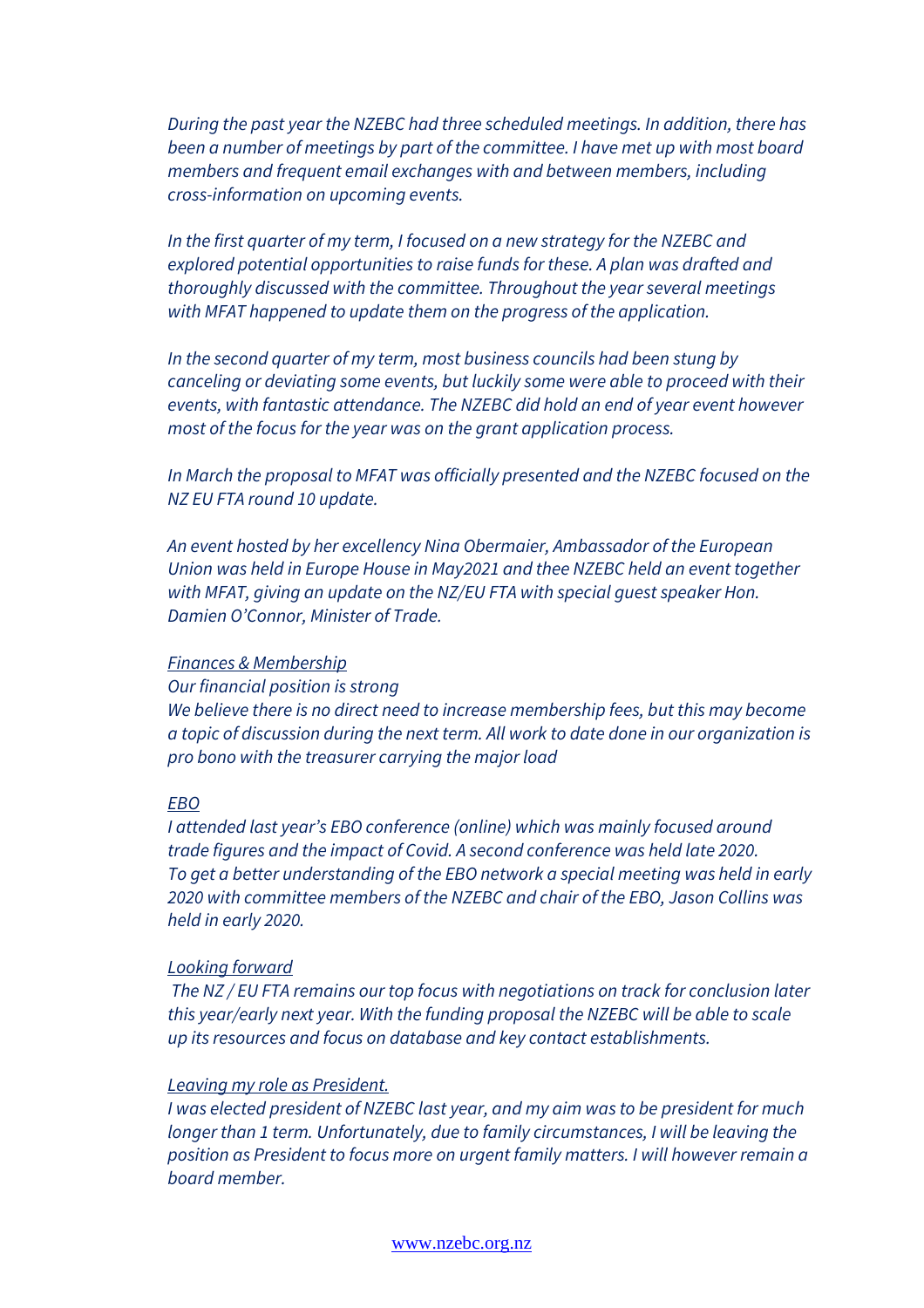*I have enjoyed working with all Committee members and would like to give special thanks to:*

- *All our members for their ongoing support.*
- *Monique Surges who has been most helpful throughout, including treasury matters.*
- *Gianfranco Ugazzi who is stepping down to allow Stefano a seat at the Committee*
- *Council members for their support with special mention of Maureen Benson-Rea, Martin Holland and Simon Mowatt from our supporting universities.*
- *The EU delegation in Wellington and MFAT for their support.*

*Marcel Roos, 2020/2021 President*

*Peter Keily moved that the President's Report be received. / CARRIED*

# **6. Financial Report**

Treasurer, Monique Surges tabled the financial report for the year ended December 2020, copy appended. Our financial position is strong with NZD 12,277.77 in the NZEBC accounts–an increase of \$1,333.40 on the previous year. We have received payments from 18 full members and 13 associate members. Total contacts in the database stands at 55 (for some organizations we have two contact people noted). The majority of work done in our organization is pro bono.

*Maureen Benson Rae moved that the financial report be received../CARRIED*

# **7. Election of Officers**

As required under the constitution, all current committee members stood down. Nominations were received for the following members whose election was *declared*:

| Frank Olsson (NZSBA),              | President      |
|------------------------------------|----------------|
| Gregory Shanahan (Czech Republic), |                |
| Marcel Roos (DBA)                  |                |
| Monique Surges (GNZCC),            | Treasurer      |
| Peter Kiely (Slovakia);            |                |
| Robert Holubicki (Polanz),         |                |
| Stefano Riela (ICCNZ),             |                |
| Thibault Beaujot, (FNZCC),         | Vice President |

Maureen Benson-Rea (EI), Martin Holland (EUCN) and Simon Mowatt (AUT) will serve as ex-officio members. Chris Linton and Inger Mortensen moved that the nominated names be confirmed / CARRIED